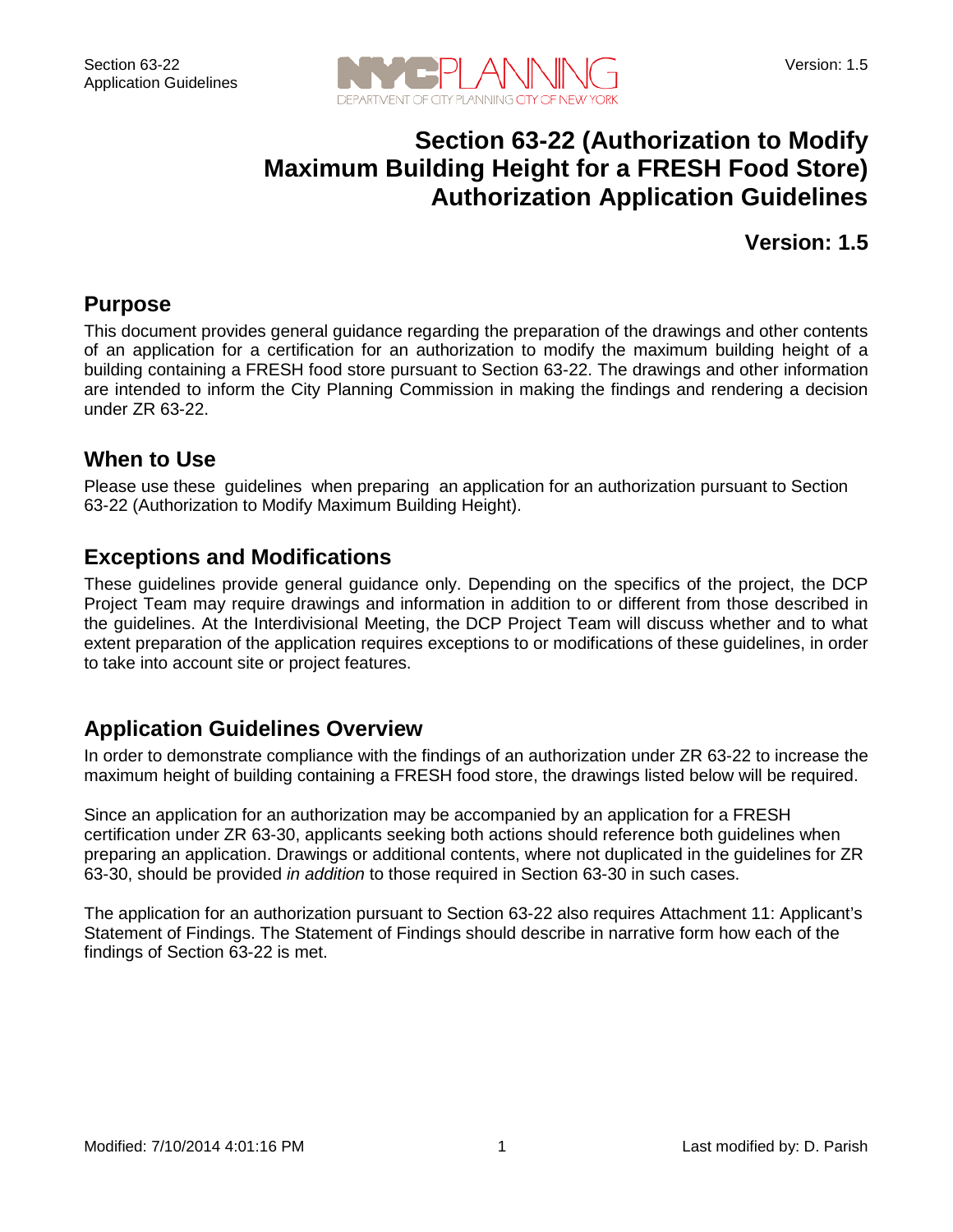

# **Submission Requirements**

#### **Table A. Required Drawings**

| <b>Number</b>  | <b>Required Drawing(s)</b> | <b>Additional Content</b><br><b>Requirements</b>                                                                                                                                                                            | <b>Relevant Zoning</b><br><b>Section Nos.</b>                                                                                                                              |
|----------------|----------------------------|-----------------------------------------------------------------------------------------------------------------------------------------------------------------------------------------------------------------------------|----------------------------------------------------------------------------------------------------------------------------------------------------------------------------|
| 1              | Area Map                   | Label designated historic<br>٠<br>resources in the 600'<br>radius<br>State approximate<br>٠<br>heights of adjacent<br>buildings and historic<br>resources.                                                                  | $63-22(b)$<br>$\bullet$                                                                                                                                                    |
| $\overline{2}$ | <b>Zoning Analysis</b>     | Include requirements<br>$\bullet$<br>related to either Sections<br>63-211, 35-31, 35-24,<br>OR 123-66, 123-64, and<br>63-212                                                                                                | Required to<br>memorialize waiver<br>or modification from<br>either Sections 35-<br>24 or 123-66<br>Required to<br>$\bullet$<br>document the<br>conditions of<br>approval. |
| 3              | <b>Ground Floor Plan</b>   | Show location of sign<br>$\bullet$<br>(must be near entrance)<br>Should show FRESH<br>$\bullet$<br>store layout and specify<br>floor area devoted to the<br>sale of fresh food<br>Show FRESH store<br>$\bullet$<br>entrance | $63-22(a)$                                                                                                                                                                 |
| 4              | Upper Floor Plan           | Must show the floor area<br>$\bullet$<br>added by the FRESH<br>floor area bonus                                                                                                                                             | Required to<br>$\bullet$<br>document the<br>conditions of<br>approval.                                                                                                     |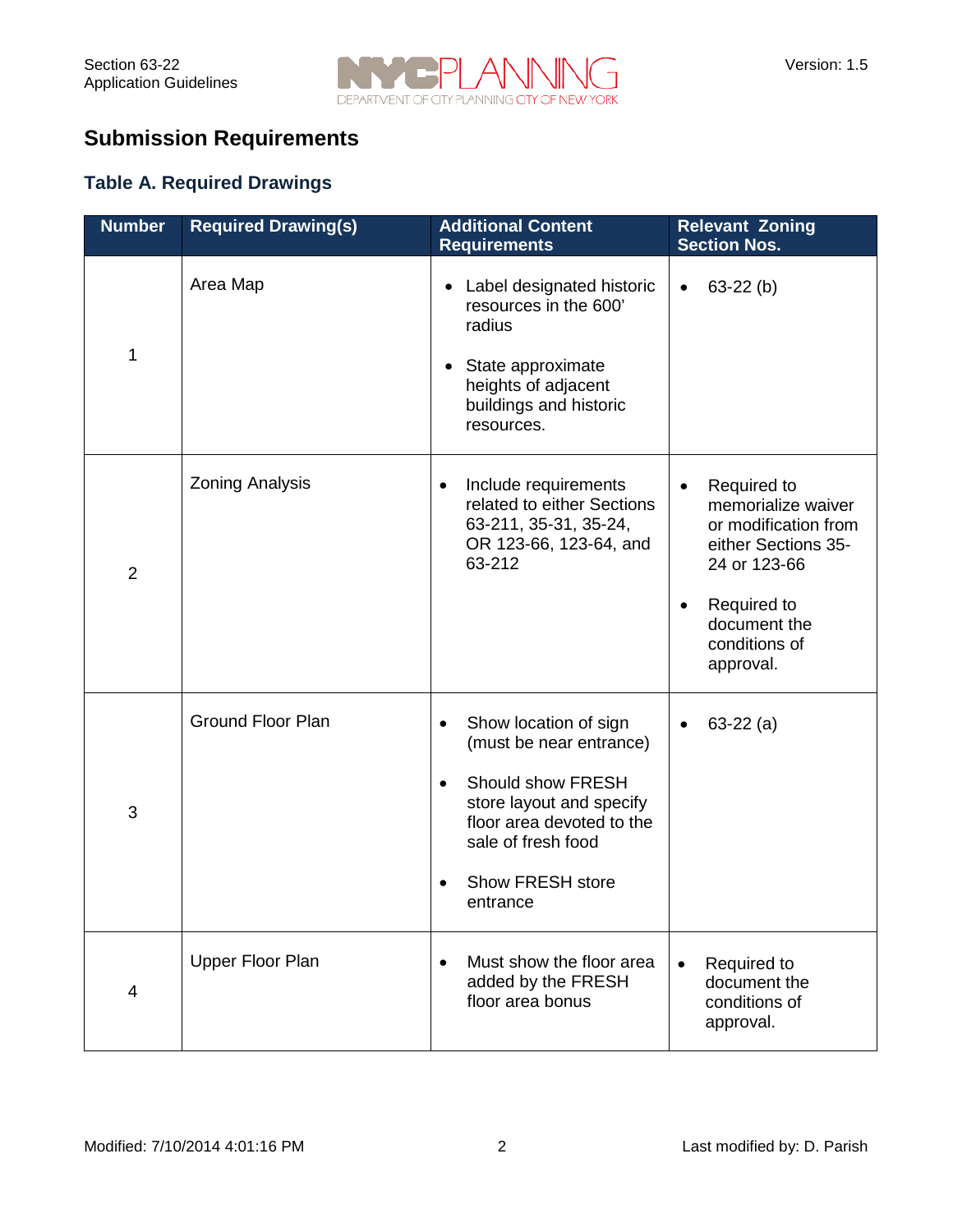

| <b>Number</b> | <b>Required Drawing(s)</b>        | <b>Additional Content</b><br><b>Requirements</b>                                                                                                                                                                                                      | <b>Relevant Zoning</b><br><b>Section Nos.</b>                                  |
|---------------|-----------------------------------|-------------------------------------------------------------------------------------------------------------------------------------------------------------------------------------------------------------------------------------------------------|--------------------------------------------------------------------------------|
| 5             | Section                           | Label first story utilized<br>as a FRESH food store<br>and include square<br>footage (SF)<br>• Show finished ceiling<br>height of at least 14' for<br>the floor containing<br>FRESH.<br>Show proposed height<br>$\bullet$<br>increase at upper floor. | $63-22(a)$<br>$\bullet$<br>$63-22$ (b)<br>$\bullet$<br>$63-22(c)$<br>$\bullet$ |
| 6             | Neighborhood Character<br>Diagram | Label any historic<br>resources.<br>Include approximate<br>$\bullet$<br>heights of adjacent<br>buildings and any<br>designated historic<br>resources.                                                                                                 | $63-22$ (b)<br>$\bullet$<br>$63-22(c)$                                         |

#### **Table B. Additional Application Requirements**

| <b>Number</b>  | <b>Additional Application</b><br><b>Requirements</b> | <b>Description</b>                                                                                                          |
|----------------|------------------------------------------------------|-----------------------------------------------------------------------------------------------------------------------------|
| 1              | LR Form                                              | Pages 1-2<br>If the owner/applicant is not signing on page 2,<br>include an owner's authorization letter.                   |
| $\overline{2}$ | LR Form Attachment 2: Site<br>Data                   | Only required if the affected tax block and lots do not<br>fit on LR Form page 1                                            |
| 3              | Supplemental Form<br>ZS/ZA/ZC                        | Include the full title of the ZR Section<br>Under TO MODIFY: these sections must be<br>consistent with the zoning analysis. |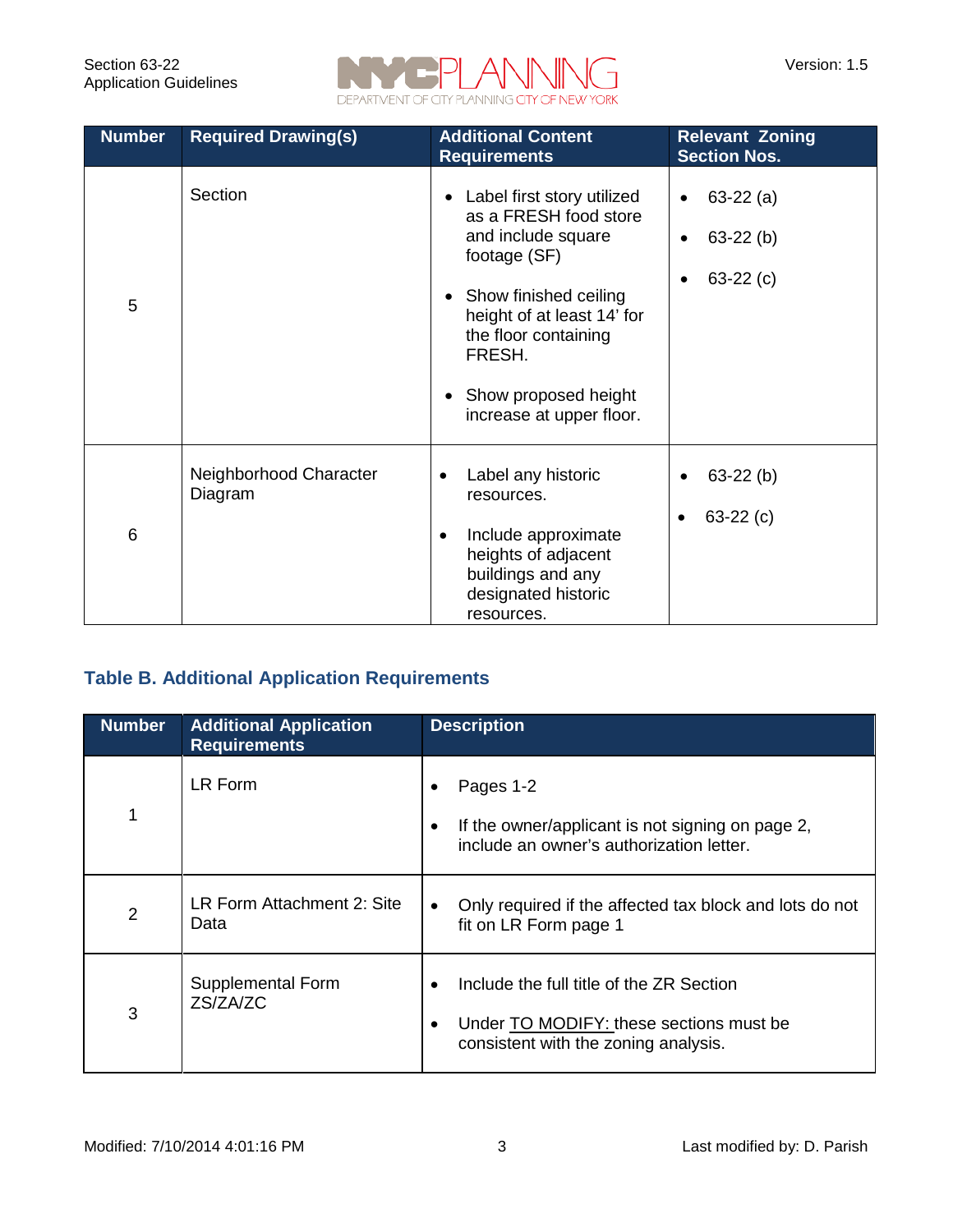

| <b>Number</b> | <b>Additional Application</b><br><b>Requirements</b> | <b>Description</b>                                                                                                                                                                                                                                                                                                                                                                                                                                                                                                                                                                                                                                                                                                                                                                                                                                                                                                                                                                  |
|---------------|------------------------------------------------------|-------------------------------------------------------------------------------------------------------------------------------------------------------------------------------------------------------------------------------------------------------------------------------------------------------------------------------------------------------------------------------------------------------------------------------------------------------------------------------------------------------------------------------------------------------------------------------------------------------------------------------------------------------------------------------------------------------------------------------------------------------------------------------------------------------------------------------------------------------------------------------------------------------------------------------------------------------------------------------------|
| 4             | <b>Official Zoning Sectional Map</b>                 | Submit at 8.5x14" or 11x17"<br>$\bullet$<br>Ex: 12b<br>$\bullet$<br>Maps can be accessed online here:<br>http://www.nyc.gov/html/dcp/html/zone/zonedex.shtml                                                                                                                                                                                                                                                                                                                                                                                                                                                                                                                                                                                                                                                                                                                                                                                                                        |
| 5             | DOF Tax Map(s)                                       | Submit at 11x17"<br>The Department of Finance Tax Map may be found<br>at: Digital Tax Map Library - New York City<br><b>Department of Finance</b>                                                                                                                                                                                                                                                                                                                                                                                                                                                                                                                                                                                                                                                                                                                                                                                                                                   |
| 6             | LR Item 3: Description of<br>Proposal                | Follow general DCP guidelines for this document.<br>$\bullet$<br>Under Actions Requested, include both the 63-22<br>$\bullet$<br>authorization and the 63-30 certification.                                                                                                                                                                                                                                                                                                                                                                                                                                                                                                                                                                                                                                                                                                                                                                                                         |
| 7             | <b>Statement of Findings</b><br>(Attachment 11)      | Follow the general DCP format guidelines for this<br>document.<br>This is a separate document from the findings<br>discussed for Section 63-30.<br>For finding (a), reference the requirements of 63-22,<br>other bulk restraints in regards to height and setback,<br>and any unique site constraints. Explain how the<br>proposed additional height is needed to<br>accommodate a FRESH store.<br>For finding (b), discuss the overall height, setback(s),<br>and street wall height of the subject buildings in<br>comparison to the heights, setbacks, and street wall<br>heights of the adjacent structures. Explicitly describe<br>any adjacent (within 600') designated historic<br>resources and how the height, scale, and character of<br>the proposed building relates to the height, scale and<br>character of those historic resources.<br>For finding (c), describe how the proposed<br>modifications would affect access to light and air on<br>adjacent properties. |